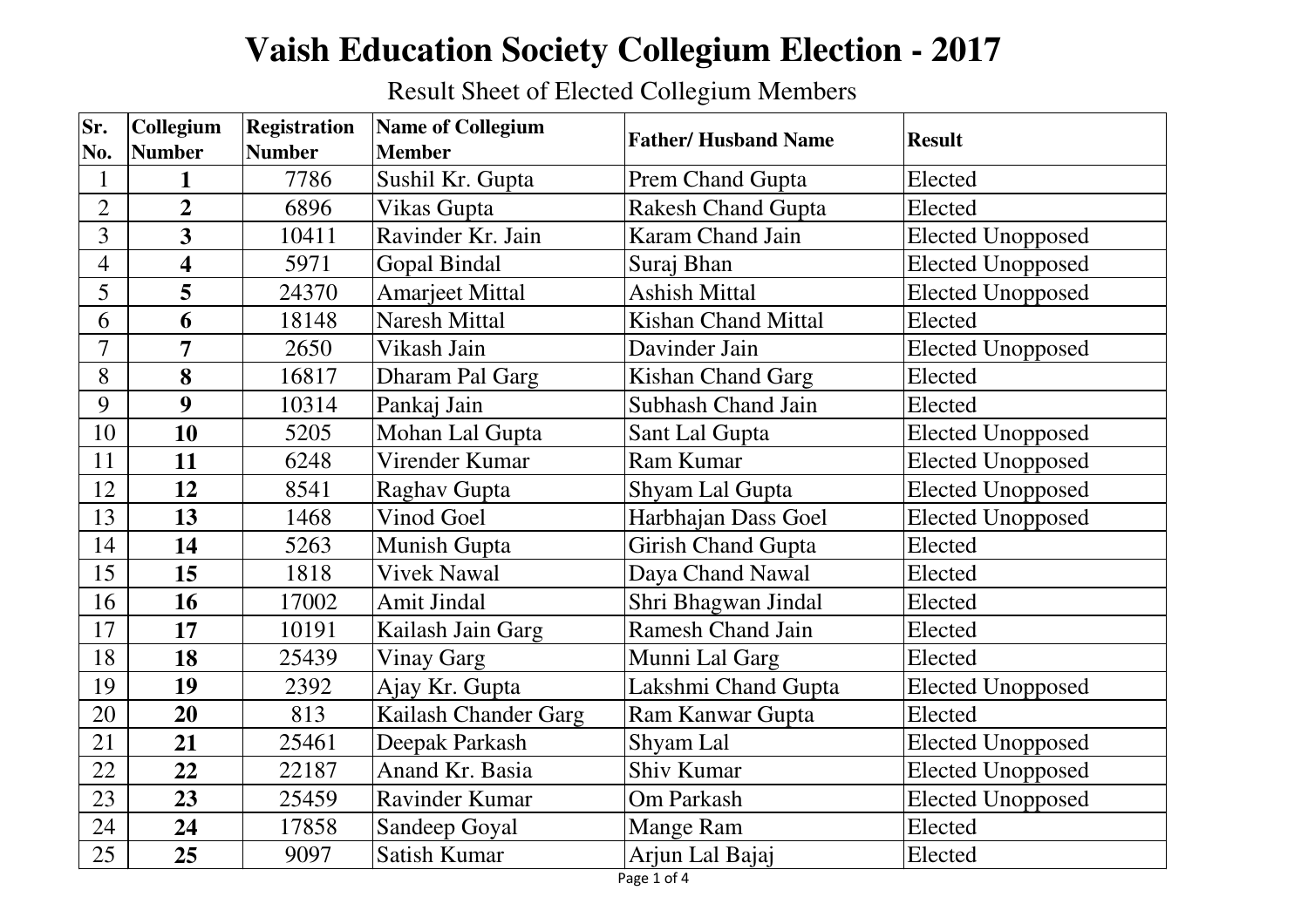| 26 | 26 | 4576  | Parmod Gupta              | Roshan Lal                    | Elected                  |
|----|----|-------|---------------------------|-------------------------------|--------------------------|
| 27 | 27 | 5661  | Gian Parkash Garg         | Ram Kishan Garg               | <b>Elected Unopposed</b> |
| 28 | 28 | 3977  | Kamlesh Kr. Garg          | Kishori Lal                   | <b>Elected Unopposed</b> |
| 29 | 29 | 25004 | Sanat Kumar Bindal        | <b>Bhagat Ram</b>             | Elected                  |
| 30 | 30 | 1817  | Rajesh Nawal              | Daya Chand Nawal              | <b>Elected Unopposed</b> |
| 31 | 31 | 10341 | Madan Lal Goyal           | Jhangiri mal                  | Elected                  |
| 32 | 32 | 14083 | Sanjay Singhal            | Ram Mehar Singhal             | <b>Elected Unopposed</b> |
| 33 | 33 | 8865  | Mukesh Kr. Mittal         | <b>Sri Dev Mittal</b>         | <b>Elected Unopposed</b> |
| 34 | 34 | 19816 | Rahul Gupta Singhal       | <b>Ashok Kumar Gupta</b>      | Elected                  |
| 35 | 35 | 6308  | Rajeev Kr. Garg           | <b>Attar Lal Garg</b>         | Elected                  |
| 36 | 36 | 5805  | Sunil Goyal               | Shiv Lal Goyal                | <b>Elected Unopposed</b> |
| 37 | 37 | 10081 | <b>Umesh Goyal</b>        | Shri Bhagwan Dass             | <b>Elected Unopposed</b> |
| 38 | 38 | 18301 | Vilayati Ram Garg         | <b>Banarsi Dass</b>           | <b>Elected Unopposed</b> |
| 39 | 39 | 25502 | Amit Kumar                | Ram Sarup                     | <b>Elected Unopposed</b> |
| 40 | 40 | 14215 | Mukesh Kumar              | Sita Ram Singla               | Elected                  |
| 41 | 41 | 23572 | Rajesh Jindal             | <b>Ravinder Jindal</b>        | Elected                  |
| 42 | 42 | 17253 | <b>Mukesh Kansal</b>      | Jogdhyan                      | <b>Elected Unopposed</b> |
| 43 | 43 | 17231 | Ashok Kr. Bindal          | <b>Purshottam Dass</b>        | <b>Elected Unopposed</b> |
| 44 | 44 | 4151  | Manoj Goel                | Jeewan Ram Goel               | <b>Elected Unopposed</b> |
| 45 | 45 | 2058  | Pawan Kr. Singla          | Sat Narain Singla             | <b>Elected Unopposed</b> |
| 46 | 46 | 3711  | <b>Radhey Shyam Gupta</b> | Ram Sarupdas Gupta            | <b>Elected Unopposed</b> |
| 47 | 47 | 6890  | Sushil Singla             | Inder Sain Singla             | Elected                  |
| 48 | 48 | 1666  | <b>Ram Niwas Gupta</b>    | Laxmi Narain                  | <b>Elected Unopposed</b> |
| 49 | 49 | 6837  | Jai Parkash               | <b>Rattan Parkash</b>         | Elected Unopposed        |
| 50 | 50 | 20273 | Vinod Kr. Goel            | Sat Narain Goel               | Elected Unopposed        |
| 51 | 51 | 18277 | Shyam Lal Garg            | Subhash Chand                 | Elected                  |
| 52 | 52 | 1373  | Anil Kr. Arya             | Sat Priya Arya                | <b>Elected Unopposed</b> |
| 53 | 53 | 2803  | Sudhir Arya               | Dharmpal Arya                 | <b>Elected Unopposed</b> |
| 54 | 54 | 13946 | <b>Ankit Bansal</b>       | <b>Mahender Bansal</b>        | Elected                  |
| 55 | 55 | 3444  | <b>Suresh Mittal</b>      | Ami Lal Mittal<br>Page 2 of 4 | Elected                  |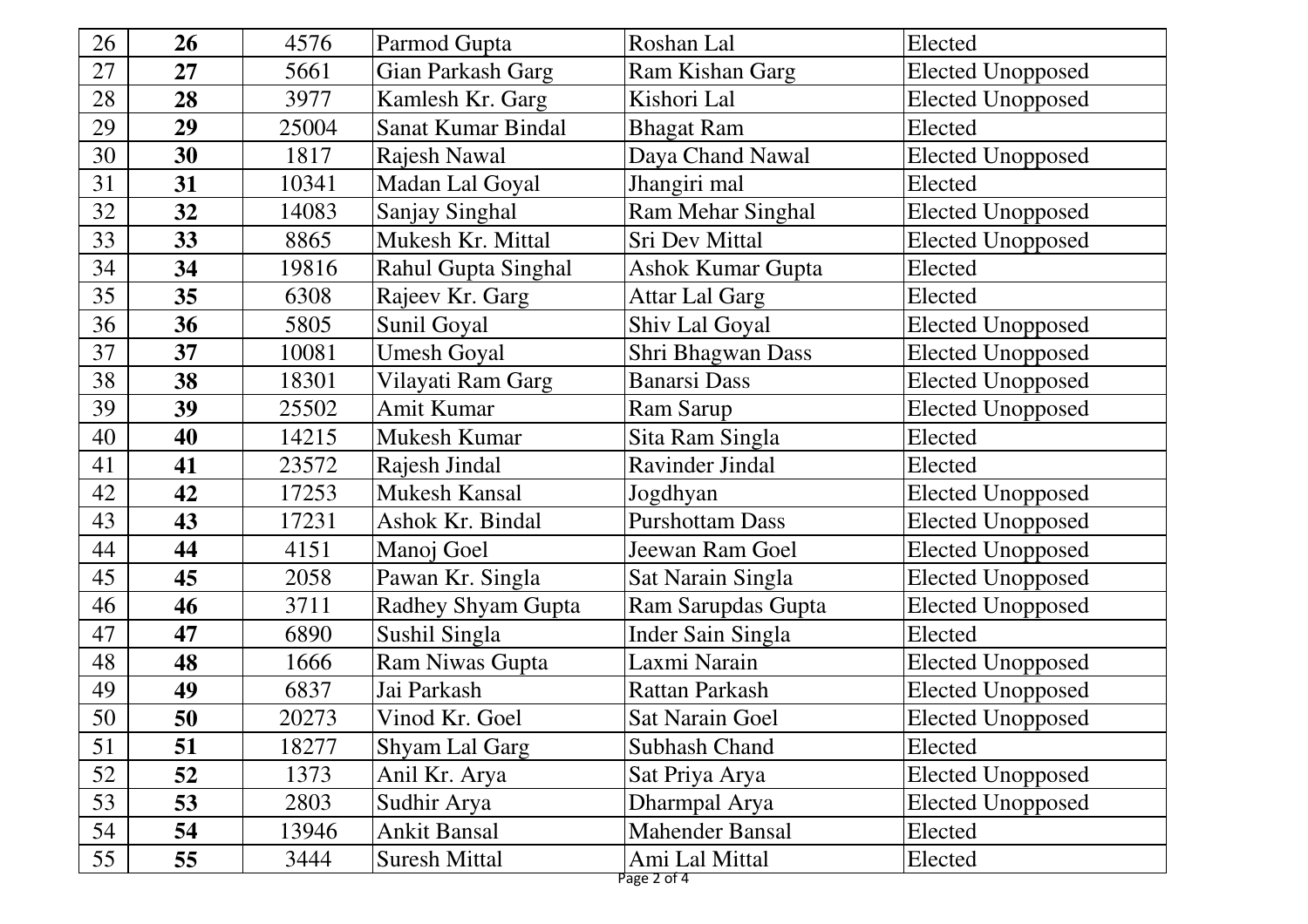| 56 | 56 | 2744  | <b>Manish Bansal</b> | <b>Bisan Sarup Bansal</b>    | Elected                  |
|----|----|-------|----------------------|------------------------------|--------------------------|
| 57 | 57 | 6650  | <b>Chander Garg</b>  | Jogi Ram Garg                | Elected                  |
| 58 | 58 | 2603  | <b>Anand Jain</b>    | Ganpat Rai Jain              | Elected                  |
| 59 | 59 | 3942  | Mohan Lal Bansal     | Rameshwar Mal                | Elected                  |
| 60 | 60 | 15312 | Sanjeev Goel         | <b>Chander Bhan Goel</b>     | Elected                  |
| 61 | 61 | 16641 | Rahul Jain (Mittal)  | Nirmal Kr. Jain              | Elected                  |
| 62 | 62 | 21751 | Adish Jain           | Sukh Mal Chand Jain          | Elected                  |
| 63 | 63 | 15590 | Inder Sain Gupta     | <b>Om Parkash Gupta</b>      | Elected                  |
| 64 | 64 | 6802  | Manish Jain          | Parssan Kumar Jain           | <b>Elected Unopposed</b> |
| 65 | 65 | 16558 | Sourabh Goyal        | VedParkash goel              | Elected                  |
| 66 | 66 | 11882 | Gaurav Gupta         | Madan Gupta                  | <b>Elected Unopposed</b> |
| 67 | 67 | 16378 | <b>Sunny Goel</b>    | <b>Suresh Kumar Goel</b>     | <b>Elected Unopposed</b> |
| 68 | 68 | 10700 | <b>Vivek Goel</b>    | Surender Kr. Goel            | Elected                  |
| 69 | 69 | 4482  | Subhash Gupta        | <b>Chand Parkash Gupta</b>   | <b>Elected Unopposed</b> |
| 70 | 70 | 5132  | <b>Vikas Goel</b>    | Jeewan Ram Goel              | Elected                  |
| 71 | 71 | 15847 | Rajesh Jindal        | Jai Bhagwan Jindal           | Elected                  |
| 72 | 72 | 5006  | Satish Kumar         | Girdhari Lal Goel            | Elected                  |
| 73 | 73 | 15809 | Deepak Jindal        | Raj Kumar Jindal             | Elected                  |
| 74 | 74 | 2882  | <b>Suresh Kumar</b>  | Jodh Raj                     | Elected                  |
| 75 | 75 | 25073 | <b>Nitin Bansal</b>  | Rattan Lal Bansal            | <b>Elected Unopposed</b> |
| 76 | 76 | 17663 | <b>Ankit Gupta</b>   | <b>Ashok Kumar</b>           | <b>Elected Unopposed</b> |
| 77 | 77 | 8835  | Pawan Kr. Mittal     | <b>Mahabir Parsad</b>        | <b>Elected Unopposed</b> |
| 78 | 78 | 21853 | Vinod Kr. Garg       | Tulsi Ram Garg               | Elected                  |
| 79 | 79 | 4597  | Anil Kr. Bindal      | Brij Lal Bindal              | Elected                  |
| 80 | 80 | 3738  | Satish Babu Goel     | <b>Kishan Chand</b>          | Elected Unopposed        |
| 81 | 81 | 9401  | <b>Vikas Goel</b>    | Raj Kumar Goel               | Elected                  |
| 82 | 82 | 13575 | Parveen Bindal       | Krishan Dayal Bindal         | Elected                  |
| 83 | 83 | 2366  | Arun Kr. Arya        | Jai Pal Arya                 | Elected                  |
| 84 | 84 | 4804  | Pankaj Kumar         | Hari Ram                     | Elected                  |
| 85 | 85 | 13456 | Rohit Jain           | Sant Lal Jain<br>Page 3 of 4 | Elected                  |